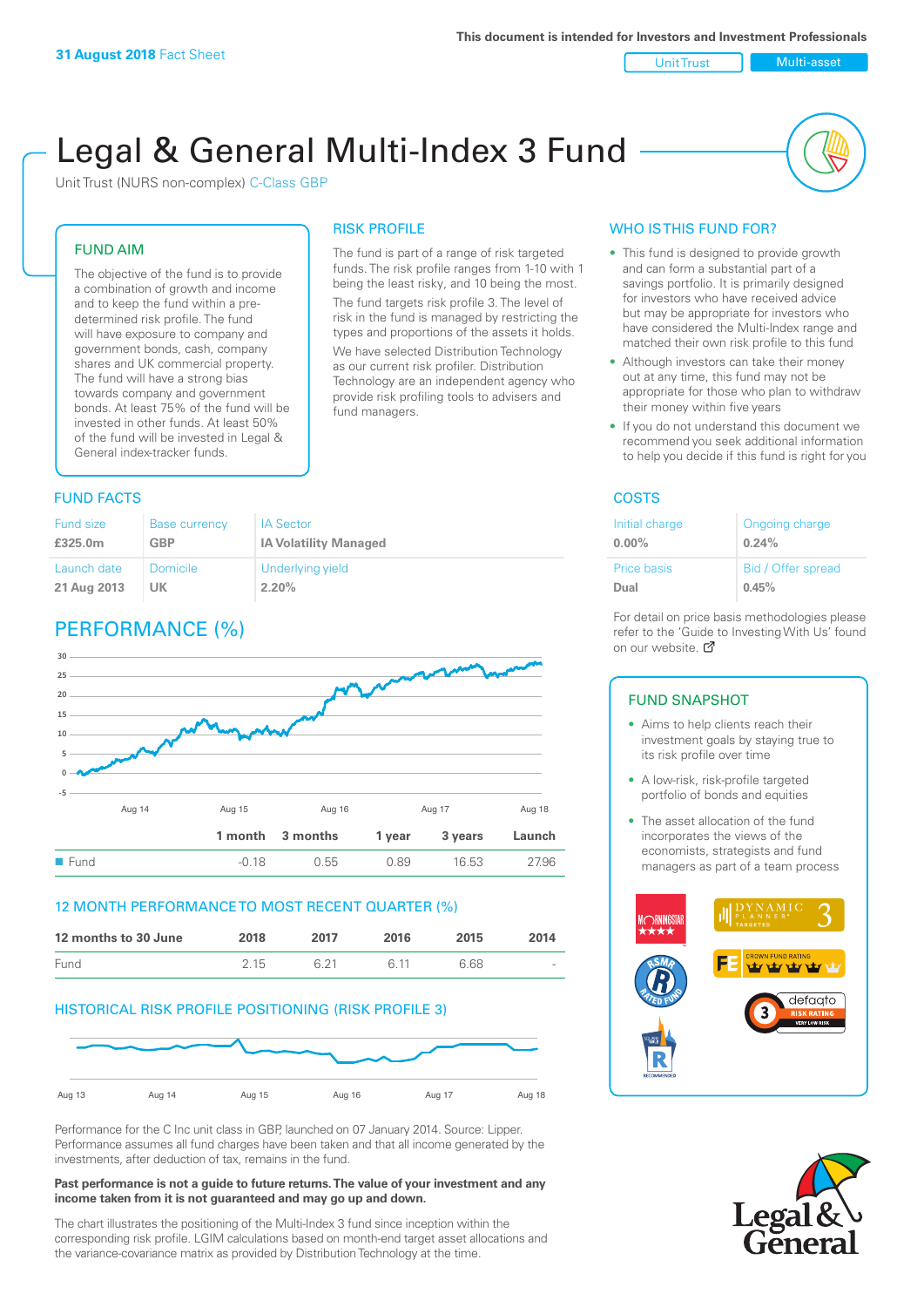# Legal & General Multi-Index 3 Fund

Unit Trust (NURS non-complex) C-Class GBP

## PORTFOLIO BREAKDOWN

All data source LGIM unless otherwise stated. Totals may not sum due to rounding.





#### FUND MANAGERS

The fund managers have responsibility for managing the multi-index fund range. They are part of the Multi-Asset Funds (MAF) team in LGIM. This team focuses on designing and managing multi-asset funds that are tailored to match the specific objectives of various client types. The team sits within a wider Asset Allocation team which combines both depth of experience with a broad range of expertise from different fields, including fund management, investment consulting and risk management roles.

# TOP 10 HOLDINGS (%)

| L&G Global Inflation Linked Bond Index Fund            | 11.0 |
|--------------------------------------------------------|------|
| L&G All Stocks Gilt Index Trust                        | 9.2  |
| L&G Sterling Corporate Bond Index Fund                 | 8.8  |
| <b>LGIM Sterling Liquidity Fund Class 1</b>            | 8.1  |
| L&G Short Dated Sterling Corporate Bond Index Fund     | 7.4  |
| <b>LGIM Global Corporate Bond Fund</b>                 | 6.7  |
| L&G Emerging Markets Government Bond (US\$) Index Fund | 5.7  |
| L&G US Index Trust                                     | 4.7  |
| <b>L&amp;G UK Property Fund</b>                        | 4.3  |
| L&G UK Index Trust                                     | 4.1  |